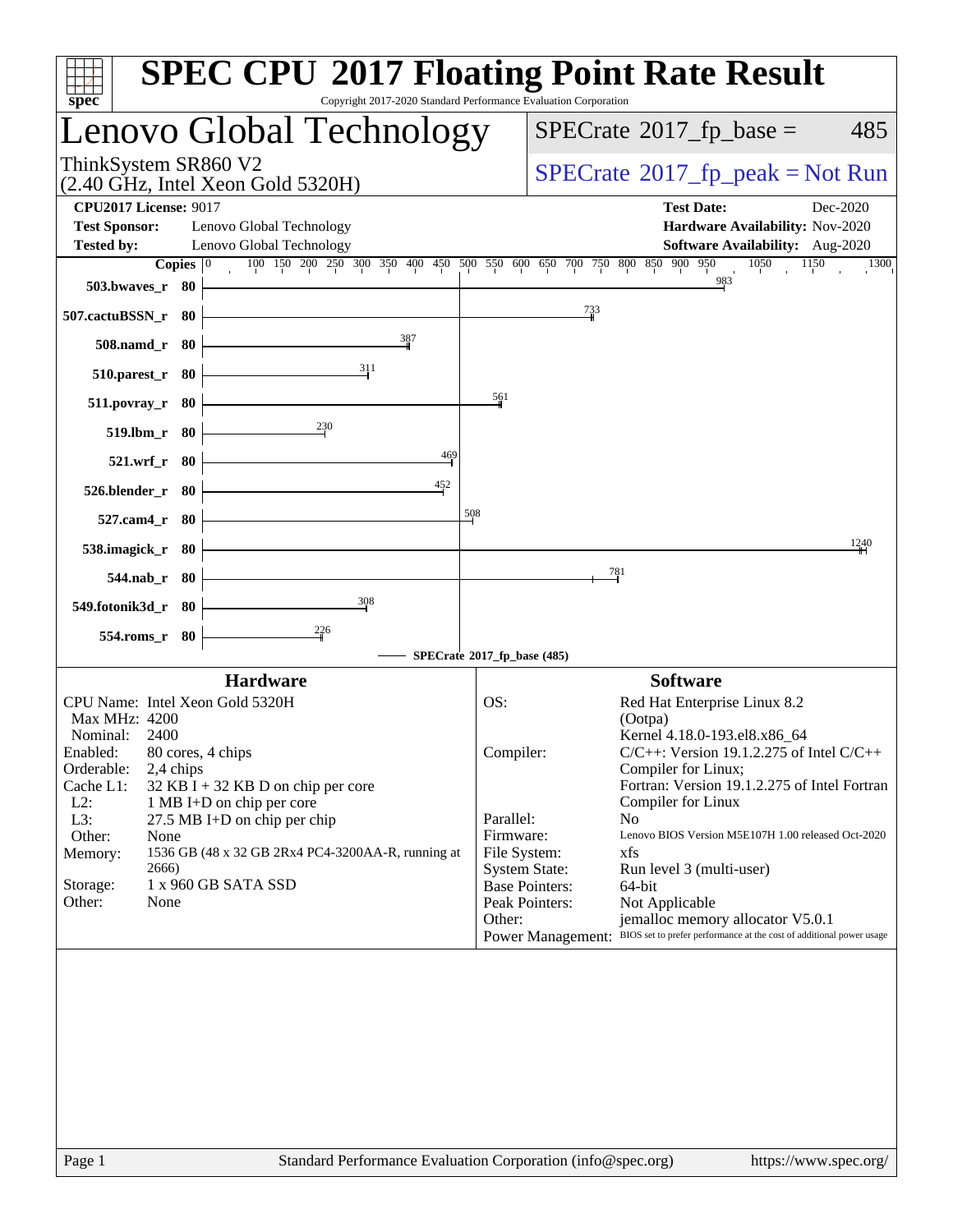

# Lenovo Global Technology

 $SPECTate$ <sup>®</sup>[2017\\_fp\\_base =](http://www.spec.org/auto/cpu2017/Docs/result-fields.html#SPECrate2017fpbase) 485

(2.40 GHz, Intel Xeon Gold 5320H)

ThinkSystem SR860 V2<br>  $\begin{array}{c} \text{740 GHz} \\ \text{182.} \\ \text{19.40 GHz} \end{array}$  [SPECrate](http://www.spec.org/auto/cpu2017/Docs/result-fields.html#SPECrate2017fppeak)®[2017\\_fp\\_peak = N](http://www.spec.org/auto/cpu2017/Docs/result-fields.html#SPECrate2017fppeak)ot Run

**[Test Sponsor:](http://www.spec.org/auto/cpu2017/Docs/result-fields.html#TestSponsor)** Lenovo Global Technology **[Hardware Availability:](http://www.spec.org/auto/cpu2017/Docs/result-fields.html#HardwareAvailability)** Nov-2020

**[CPU2017 License:](http://www.spec.org/auto/cpu2017/Docs/result-fields.html#CPU2017License)** 9017 **[Test Date:](http://www.spec.org/auto/cpu2017/Docs/result-fields.html#TestDate)** Dec-2020 **[Tested by:](http://www.spec.org/auto/cpu2017/Docs/result-fields.html#Testedby)** Lenovo Global Technology **[Software Availability:](http://www.spec.org/auto/cpu2017/Docs/result-fields.html#SoftwareAvailability)** Aug-2020

#### **[Results Table](http://www.spec.org/auto/cpu2017/Docs/result-fields.html#ResultsTable)**

|                                         | <b>Base</b>   |                |                |                |            | <b>Peak</b>    |       |               |                |              |                |              |                |              |
|-----------------------------------------|---------------|----------------|----------------|----------------|------------|----------------|-------|---------------|----------------|--------------|----------------|--------------|----------------|--------------|
| <b>Benchmark</b>                        | <b>Copies</b> | <b>Seconds</b> | Ratio          | <b>Seconds</b> | Ratio      | <b>Seconds</b> | Ratio | <b>Copies</b> | <b>Seconds</b> | <b>Ratio</b> | <b>Seconds</b> | <b>Ratio</b> | <b>Seconds</b> | <b>Ratio</b> |
| 503.bwaves_r                            | 80            | 816            | 983            | 816            | 983        | 816            | 983   |               |                |              |                |              |                |              |
| 507.cactuBSSN r                         | 80            | 138            | 733            | 138            | 732        | 138            | 736   |               |                |              |                |              |                |              |
| $508$ .namd $r$                         | 80            | 198            | 384            | 196            | 387        | 195            | 389   |               |                |              |                |              |                |              |
| 510.parest_r                            | 80            | 671            | 312            | 673            | 311        | 673            | 311   |               |                |              |                |              |                |              |
| 511.povray_r                            | 80            | 332            | 563            | <u>333</u>     | 561        | 334            | 559   |               |                |              |                |              |                |              |
| 519.1bm_r                               | 80            | 367            | 230            | 367            | 230        | 367            | 230   |               |                |              |                |              |                |              |
| $521$ .wrf r                            | 80            | 382            | 470            | 382            | <u>469</u> | 382            | 469   |               |                |              |                |              |                |              |
| 526.blender r                           | 80            | 269            | 453            | 270            | 452        | 269            | 452   |               |                |              |                |              |                |              |
| $527.cam4_r$                            | 80            | 275            | 508            | 275            | 508        | 275            | 509   |               |                |              |                |              |                |              |
| 538.imagick_r                           | 80            | 159            | 1250           | <b>160</b>     | 1240       | 161            | 1240  |               |                |              |                |              |                |              |
| 544.nab r                               | 80            | 183            | 735            | 172            | 781        | 172            | 782   |               |                |              |                |              |                |              |
| 549.fotonik3d r                         | 80            | 1013           | 308            | 1012           | 308        | 1012           | 308   |               |                |              |                |              |                |              |
| $554$ .roms_r                           | 80            | 563            | 226            | 563            | 226        | 572            | 222   |               |                |              |                |              |                |              |
| $SPECrate^{\circ}2017$ fp base =<br>485 |               |                |                |                |            |                |       |               |                |              |                |              |                |              |
| $SPECrate^{\circ}2017$ fp peak =        |               |                | <b>Not Run</b> |                |            |                |       |               |                |              |                |              |                |              |

Results appear in the [order in which they were run](http://www.spec.org/auto/cpu2017/Docs/result-fields.html#RunOrder). Bold underlined text [indicates a median measurement.](http://www.spec.org/auto/cpu2017/Docs/result-fields.html#Median)

#### **[Submit Notes](http://www.spec.org/auto/cpu2017/Docs/result-fields.html#SubmitNotes)**

 The numactl mechanism was used to bind copies to processors. The config file option 'submit' was used to generate numactl commands to bind each copy to a specific processor. For details, please see the config file.

### **[Operating System Notes](http://www.spec.org/auto/cpu2017/Docs/result-fields.html#OperatingSystemNotes)**

Stack size set to unlimited using "ulimit -s unlimited"

### **[Environment Variables Notes](http://www.spec.org/auto/cpu2017/Docs/result-fields.html#EnvironmentVariablesNotes)**

Environment variables set by runcpu before the start of the run: LD\_LIBRARY\_PATH = "/home/cpu2017-1.1.0-ic19.1u2/lib/intel64:/home/cpu2017-1.1.0-ic19.1u2/j e5.0.1-64" MALLOC\_CONF = "retain:true"

### **[General Notes](http://www.spec.org/auto/cpu2017/Docs/result-fields.html#GeneralNotes)**

 Binaries compiled on a system with 1x Intel Core i9-7980XE CPU + 64GB RAM memory using Redhat Enterprise Linux 8.0 Transparent Huge Pages enabled by default

#### **(Continued on next page)**

Page 2 Standard Performance Evaluation Corporation [\(info@spec.org\)](mailto:info@spec.org) <https://www.spec.org/>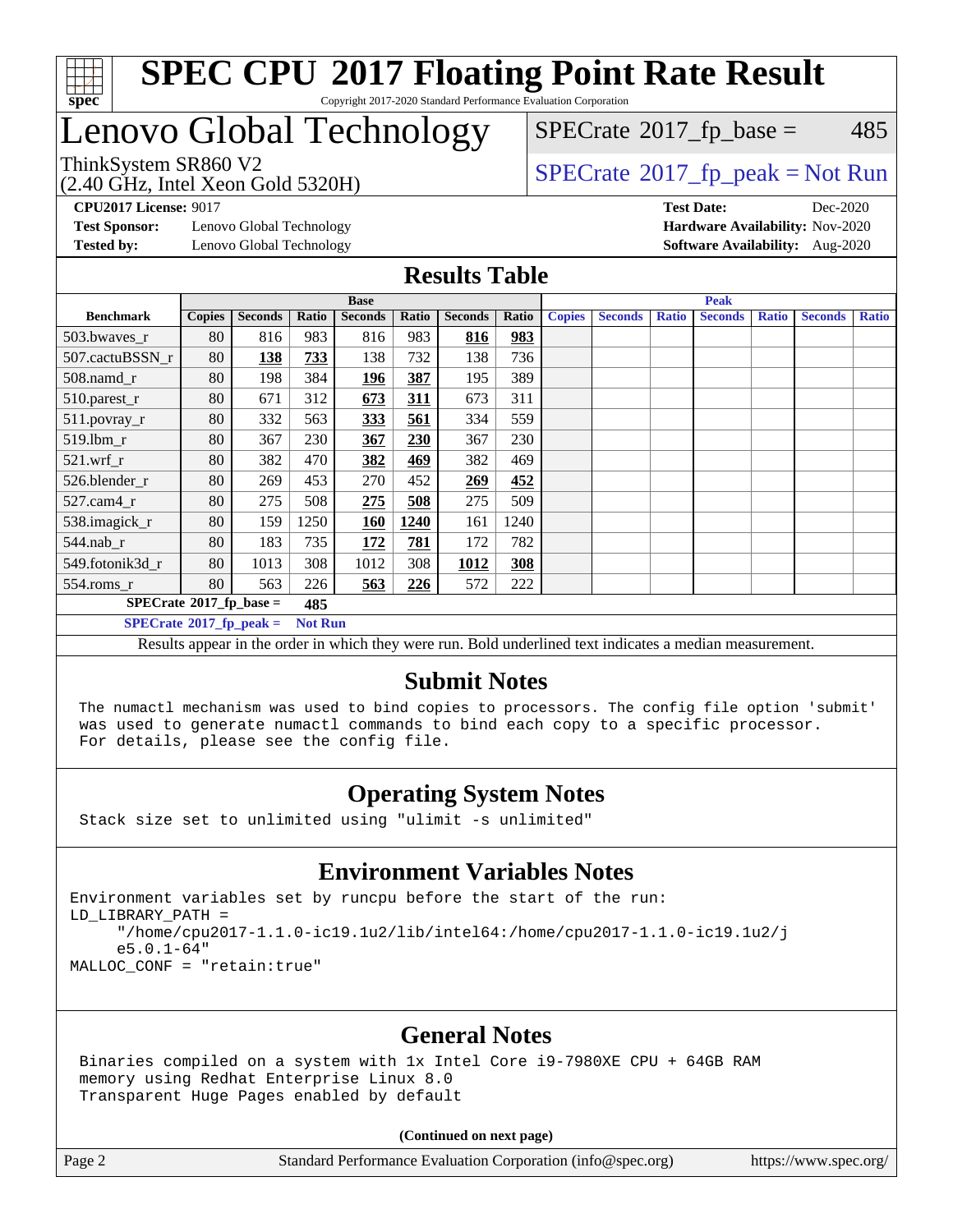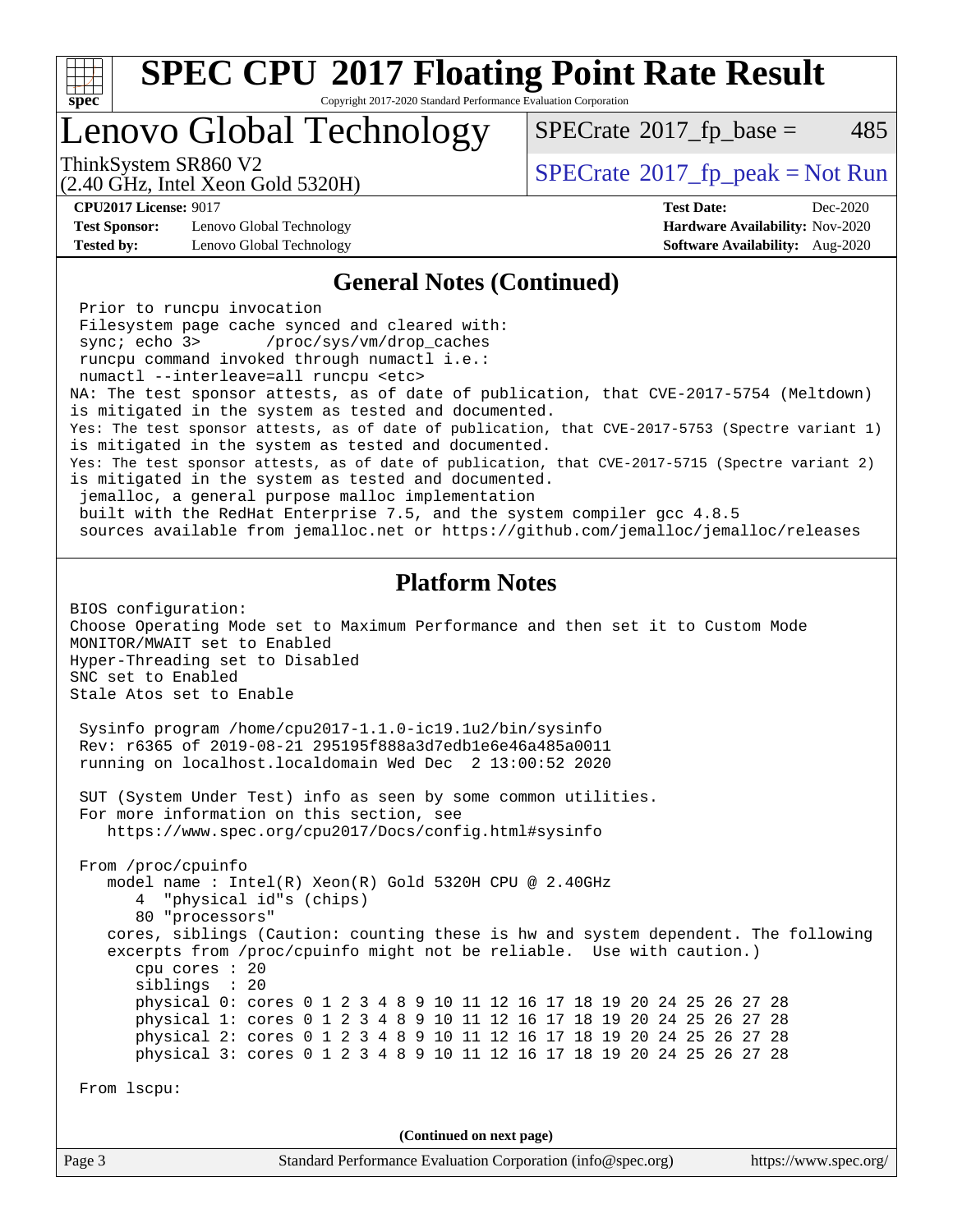

Lenovo Global Technology

 $SPECTate$ <sup>®</sup>[2017\\_fp\\_base =](http://www.spec.org/auto/cpu2017/Docs/result-fields.html#SPECrate2017fpbase) 485

(2.40 GHz, Intel Xeon Gold 5320H)

ThinkSystem SR860 V2<br>  $\begin{array}{c}\n\text{SPECrate} \textcircled{2017\_fp\_peak} = \text{Not Run} \\
\text{SPECrate} \textcircled{2017\_fp\_peak} = \text{Not Run} \\
\end{array}$  $\begin{array}{c}\n\text{SPECrate} \textcircled{2017\_fp\_peak} = \text{Not Run} \\
\text{SPECrate} \textcircled{2017\_fp\_peak} = \text{Not Run} \\
\end{array}$  $\begin{array}{c}\n\text{SPECrate} \textcircled{2017\_fp\_peak} = \text{Not Run} \\
\text{SPECrate} \textcircled{2017\_fp\_peak} = \text{Not Run} \\
\end{array}$ 

**[Test Sponsor:](http://www.spec.org/auto/cpu2017/Docs/result-fields.html#TestSponsor)** Lenovo Global Technology **[Hardware Availability:](http://www.spec.org/auto/cpu2017/Docs/result-fields.html#HardwareAvailability)** Nov-2020 **[Tested by:](http://www.spec.org/auto/cpu2017/Docs/result-fields.html#Testedby)** Lenovo Global Technology **[Software Availability:](http://www.spec.org/auto/cpu2017/Docs/result-fields.html#SoftwareAvailability)** Aug-2020

**[CPU2017 License:](http://www.spec.org/auto/cpu2017/Docs/result-fields.html#CPU2017License)** 9017 **[Test Date:](http://www.spec.org/auto/cpu2017/Docs/result-fields.html#TestDate)** Dec-2020

#### **[Platform Notes \(Continued\)](http://www.spec.org/auto/cpu2017/Docs/result-fields.html#PlatformNotes)**

| Architecture:                               | x86 64                                                                              |
|---------------------------------------------|-------------------------------------------------------------------------------------|
| $CPU op-mode(s):$                           | 32-bit, 64-bit                                                                      |
| Byte Order:                                 | Little Endian                                                                       |
| CPU(s):                                     | 80                                                                                  |
| On-line CPU(s) list: $0-79$                 |                                                                                     |
| $Thread(s)$ per core:                       | $\mathbf{1}$                                                                        |
| $Core(s)$ per socket:                       | 20                                                                                  |
| Socket(s):                                  | $\overline{4}$                                                                      |
| NUMA $node(s):$                             | 8                                                                                   |
| Vendor ID:                                  | GenuineIntel                                                                        |
| CPU family:                                 | 6                                                                                   |
| Model:                                      | 85                                                                                  |
| Model name:                                 | Intel(R) $Xeon(R)$ Gold 5320H CPU @ 2.40GHz                                         |
| Stepping:                                   | 11                                                                                  |
| CPU MHz:                                    | 3263.019                                                                            |
| $CPU$ max $MHz$ :                           | 4200.0000                                                                           |
| CPU min MHz:                                | 1000.0000                                                                           |
| BogoMIPS:                                   | 4800.00                                                                             |
| Virtualization:                             | $VT - x$                                                                            |
| L1d cache:                                  | 32K                                                                                 |
| Lli cache:                                  | 32K                                                                                 |
| $L2$ cache:                                 | 1024K                                                                               |
| $L3$ cache:                                 | 28160K                                                                              |
| NUMA node0 CPU(s): 0-2,5,6,10-12,15,16      |                                                                                     |
| NUMA nodel CPU(s): 3, 4, 7-9, 13, 14, 17-19 |                                                                                     |
| NUMA $node2$ $CPU(s):$                      | 20-22, 25, 26, 30-32, 35, 36                                                        |
| NUMA $node3$ $CPU(s):$                      | 23, 24, 27-29, 33, 34, 37-39                                                        |
| NUMA $node4$ $CPU(s):$                      | 40-42,45,46,50-52,55,56                                                             |
| NUMA $node5$ $CPU(s):$                      | 43, 44, 47-49, 53, 54, 57-59                                                        |
| NUMA node6 CPU(s):                          | $60 - 62, 65, 66, 70 - 72, 75, 76$                                                  |
| NUMA $node7$ CPU $(s)$ :                    | 63, 64, 67-69, 73, 74, 77-79                                                        |
| Flags:                                      | fpu vme de pse tsc msr pae mce cx8 apic sep mtrr pge mca cmov                       |
|                                             | pat pse36 clflush dts acpi mmx fxsr sse sse2 ss ht tm pbe syscall nx pdpelgb rdtscp |
|                                             | lm constant_tsc art arch_perfmon pebs bts rep_good nopl xtopology nonstop_tsc cpuid |
|                                             |                                                                                     |

nx pdpe1gb rdtscp nonstop\_tsc cpuid aperfmperf pni pclmulqdq dtes64 monitor ds\_cpl vmx smx est tm2 ssse3 sdbg fma cx16 xtpr pdcm pcid dca sse4\_1 sse4\_2 x2apic movbe popcnt tsc\_deadline\_timer aes xsave avx f16c rdrand lahf\_lm abm 3dnowprefetch cpuid\_fault epb cat\_l3 cdp\_l3 invpcid\_single intel\_ppin ssbd mba ibrs ibpb stibp ibrs\_enhanced tpr\_shadow vnmi flexpriority ept vpid fsgsbase tsc\_adjust bmi1 hle avx2 smep bmi2 erms invpcid rtm cqm mpx rdt\_a avx512f avx512dq rdseed adx smap clflushopt clwb intel\_pt avx512cd avx512bw avx512vl xsaveopt xsavec xgetbv1 xsaves cqm\_llc cqm\_occup\_llc cqm\_mbm\_total cqm\_mbm\_local avx512\_bf16 dtherm ida arat pln pts pku ospke avx512\_vnni md\_clear flush\_l1d arch\_capabilities

 /proc/cpuinfo cache data cache size : 28160 KB

**(Continued on next page)**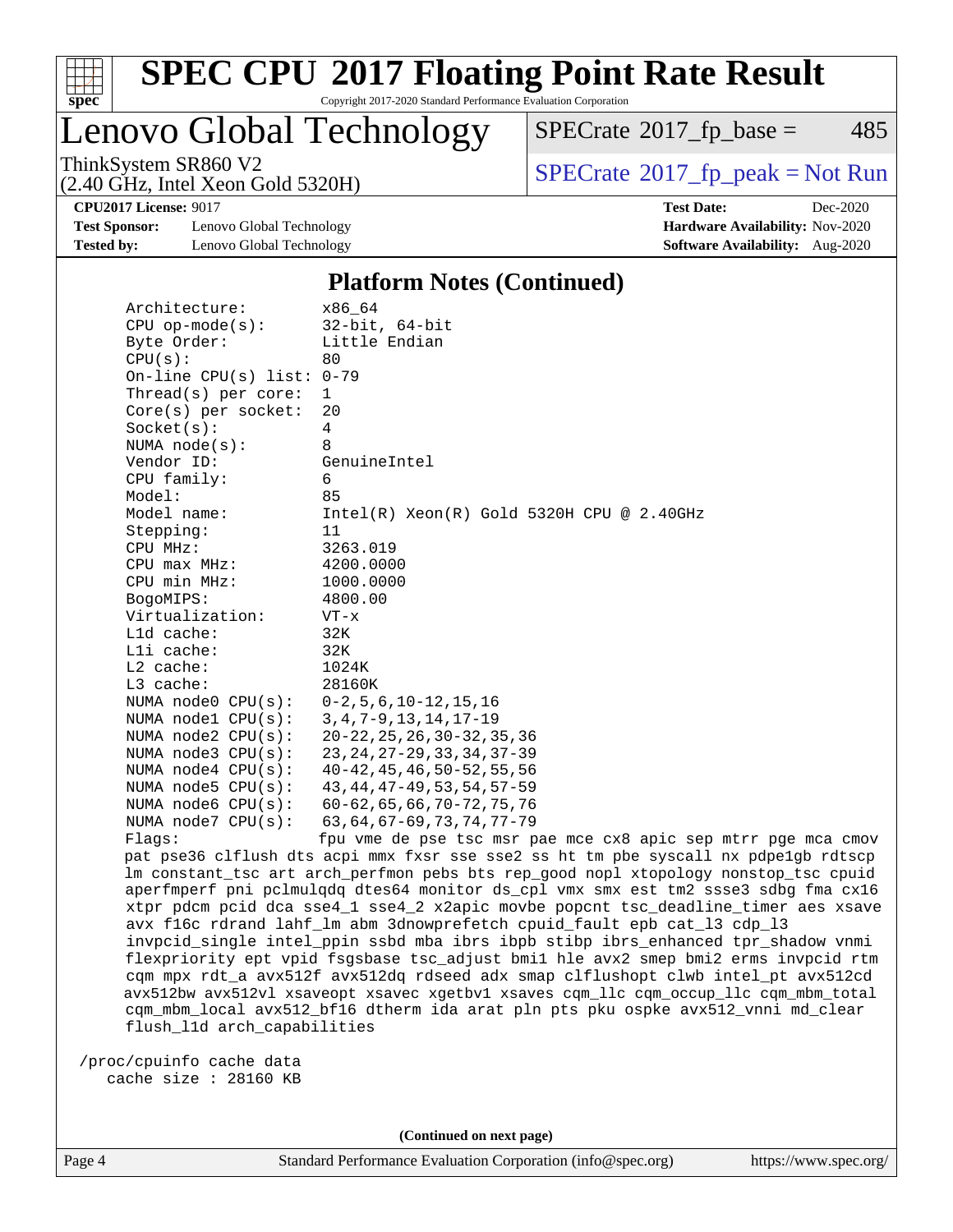

# **[SPEC CPU](http://www.spec.org/auto/cpu2017/Docs/result-fields.html#SPECCPU2017FloatingPointRateResult)[2017 Floating Point Rate Result](http://www.spec.org/auto/cpu2017/Docs/result-fields.html#SPECCPU2017FloatingPointRateResult)**

Copyright 2017-2020 Standard Performance Evaluation Corporation

Lenovo Global Technology

 $SPECTate@2017<sub>fr</sub> base = 485$ 

(2.40 GHz, Intel Xeon Gold 5320H)

ThinkSystem SR860 V2<br>(2.40 GHz, Intel Xeon Gold 5320H)  $\sum_{n=1}^{\infty}$  [SPECrate](http://www.spec.org/auto/cpu2017/Docs/result-fields.html#SPECrate2017fppeak)®[2017\\_fp\\_peak = N](http://www.spec.org/auto/cpu2017/Docs/result-fields.html#SPECrate2017fppeak)ot Run

**[Test Sponsor:](http://www.spec.org/auto/cpu2017/Docs/result-fields.html#TestSponsor)** Lenovo Global Technology **[Hardware Availability:](http://www.spec.org/auto/cpu2017/Docs/result-fields.html#HardwareAvailability)** Nov-2020 **[Tested by:](http://www.spec.org/auto/cpu2017/Docs/result-fields.html#Testedby)** Lenovo Global Technology **[Software Availability:](http://www.spec.org/auto/cpu2017/Docs/result-fields.html#SoftwareAvailability)** Aug-2020

**[CPU2017 License:](http://www.spec.org/auto/cpu2017/Docs/result-fields.html#CPU2017License)** 9017 **[Test Date:](http://www.spec.org/auto/cpu2017/Docs/result-fields.html#TestDate)** Dec-2020

#### **[Platform Notes \(Continued\)](http://www.spec.org/auto/cpu2017/Docs/result-fields.html#PlatformNotes)**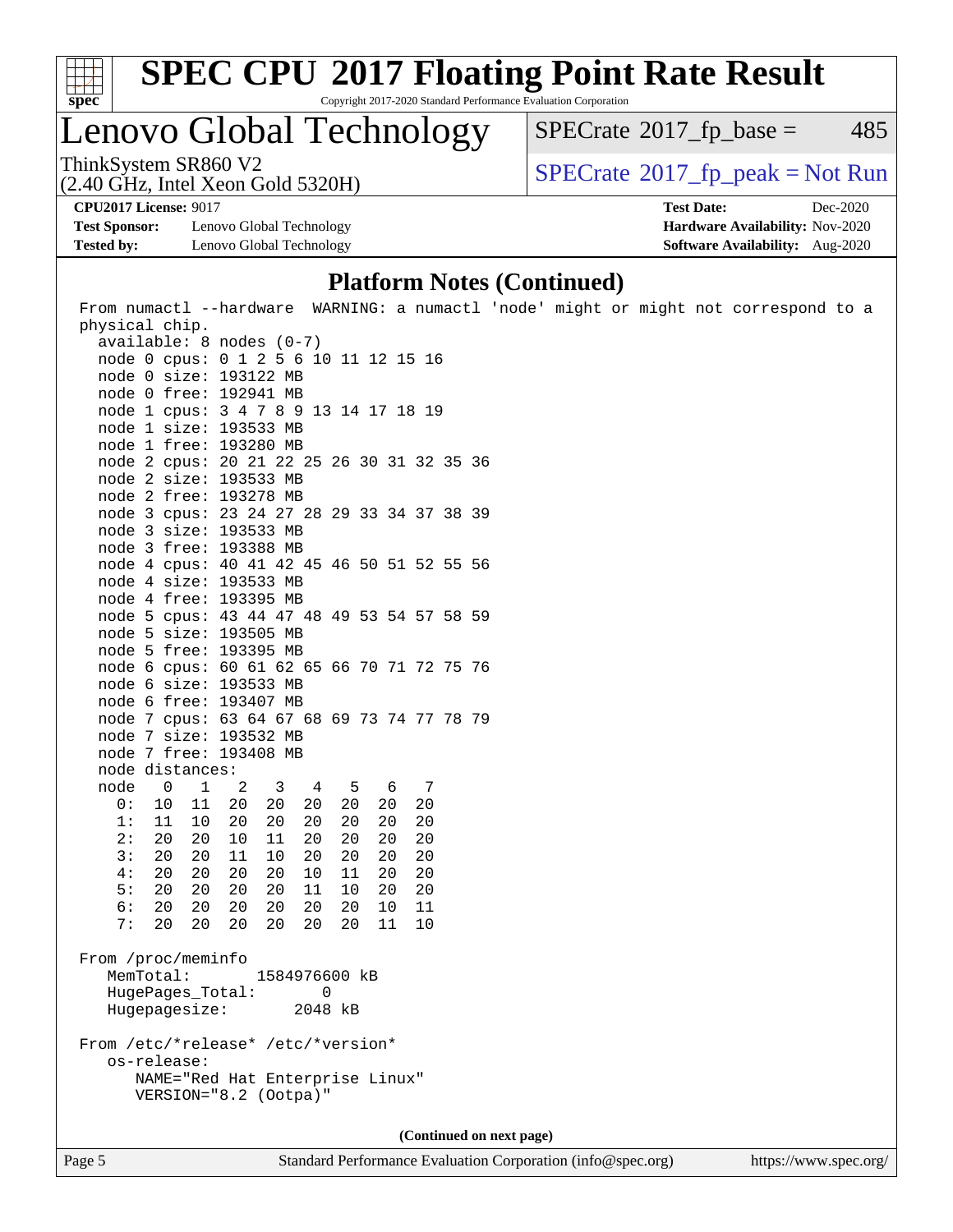

Lenovo Global Technology

 $SPECTate$ <sup>®</sup>[2017\\_fp\\_base =](http://www.spec.org/auto/cpu2017/Docs/result-fields.html#SPECrate2017fpbase) 485

(2.40 GHz, Intel Xeon Gold 5320H)

ThinkSystem SR860 V2<br>  $\begin{array}{c} \text{SPECTR} \\ \text{SPECTR} \\ \text{SOR} \end{array}$  [SPECrate](http://www.spec.org/auto/cpu2017/Docs/result-fields.html#SPECrate2017fppeak)®[2017\\_fp\\_peak = N](http://www.spec.org/auto/cpu2017/Docs/result-fields.html#SPECrate2017fppeak)ot Run

**[Test Sponsor:](http://www.spec.org/auto/cpu2017/Docs/result-fields.html#TestSponsor)** Lenovo Global Technology **[Hardware Availability:](http://www.spec.org/auto/cpu2017/Docs/result-fields.html#HardwareAvailability)** Nov-2020 **[Tested by:](http://www.spec.org/auto/cpu2017/Docs/result-fields.html#Testedby)** Lenovo Global Technology **[Software Availability:](http://www.spec.org/auto/cpu2017/Docs/result-fields.html#SoftwareAvailability)** Aug-2020

**[CPU2017 License:](http://www.spec.org/auto/cpu2017/Docs/result-fields.html#CPU2017License)** 9017 **[Test Date:](http://www.spec.org/auto/cpu2017/Docs/result-fields.html#TestDate)** Dec-2020

#### **[Platform Notes \(Continued\)](http://www.spec.org/auto/cpu2017/Docs/result-fields.html#PlatformNotes)**

 ID="rhel" ID\_LIKE="fedora" VERSION\_ID="8.2" PLATFORM\_ID="platform:el8" PRETTY\_NAME="Red Hat Enterprise Linux 8.2 (Ootpa)" ANSI\_COLOR="0;31" redhat-release: Red Hat Enterprise Linux release 8.2 (Ootpa) system-release: Red Hat Enterprise Linux release 8.2 (Ootpa) system-release-cpe: cpe:/o:redhat:enterprise\_linux:8.2:ga uname -a: Linux localhost.localdomain 4.18.0-193.el8.x86\_64 #1 SMP Fri Mar 27 14:35:58 UTC 2020 x86\_64 x86\_64 x86\_64 GNU/Linux Kernel self-reported vulnerability status: itlb\_multihit: Not affected CVE-2018-3620 (L1 Terminal Fault): Not affected Microarchitectural Data Sampling: Not affected CVE-2017-5754 (Meltdown): Not affected CVE-2018-3639 (Speculative Store Bypass): Mitigation: Speculative Store Bypass disabled via prctl and seccomp CVE-2017-5753 (Spectre variant 1): Mitigation: usercopy/swapgs barriers and \_\_user pointer sanitization CVE-2017-5715 (Spectre variant 2): Mitigation: Enhanced IBRS, IBPB: conditional, RSB filling tsx\_async\_abort: Not affected run-level 3 Dec 2 12:59 SPEC is set to: /home/cpu2017-1.1.0-ic19.1u2 Filesystem Type Size Used Avail Use% Mounted on /dev/sda4 xfs 839G 23G 816G 3% /home From /sys/devices/virtual/dmi/id BIOS: Lenovo M5E107H-1.00 10/18/2020 Vendor: Lenovo Product: ThinkSystem SR860 V2 Product Family: ThinkSystem Serial: none Additional information from dmidecode follows. WARNING: Use caution when you interpret this section. The 'dmidecode' program reads system data which is "intended to allow hardware to be accurately determined", but the intent may not be met, as there are frequent changes to hardware, firmware, and the "DMTF SMBIOS" standard. Memory: 48x Samsung M393A4K40DB3-CWE 32 GB 2 rank 3200 **(Continued on next page)**

| Page 6 | Standard Performance Evaluation Corporation (info@spec.org) | https://www.spec.org/ |
|--------|-------------------------------------------------------------|-----------------------|
|--------|-------------------------------------------------------------|-----------------------|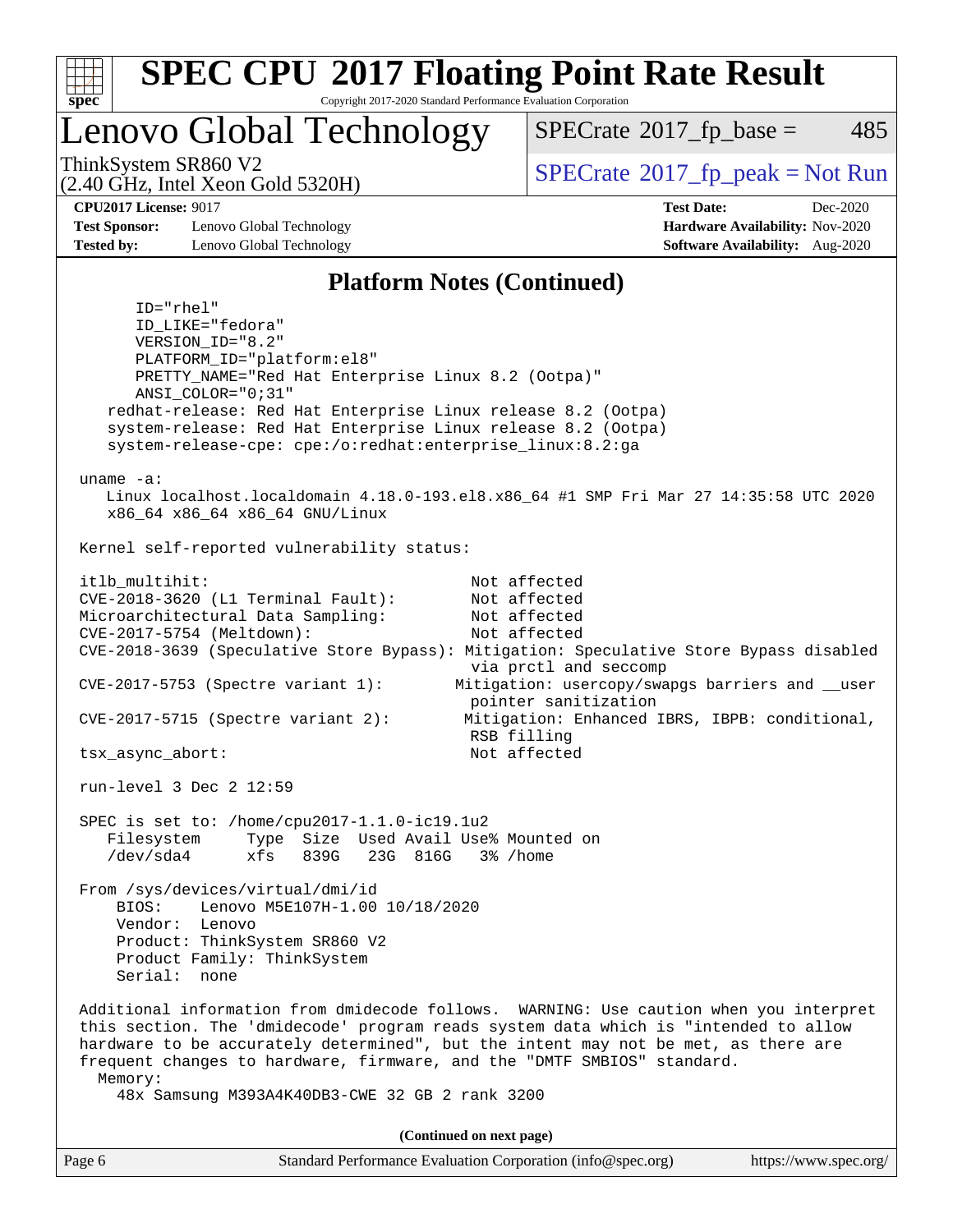| $S^1$<br>Эe<br>Ċ, |  |  |  |  |
|-------------------|--|--|--|--|

# **[SPEC CPU](http://www.spec.org/auto/cpu2017/Docs/result-fields.html#SPECCPU2017FloatingPointRateResult)[2017 Floating Point Rate Result](http://www.spec.org/auto/cpu2017/Docs/result-fields.html#SPECCPU2017FloatingPointRateResult)**

Copyright 2017-2020 Standard Performance Evaluation Corporation

### Lenovo Global Technology

 $SPECTate@2017_fp\_base = 485$ 

(2.40 GHz, Intel Xeon Gold 5320H)

 $SPECTate@2017_fp_peak = Not Run$  $SPECTate@2017_fp_peak = Not Run$  $SPECTate@2017_fp_peak = Not Run$ 

**[Test Sponsor:](http://www.spec.org/auto/cpu2017/Docs/result-fields.html#TestSponsor)** Lenovo Global Technology **[Hardware Availability:](http://www.spec.org/auto/cpu2017/Docs/result-fields.html#HardwareAvailability)** Nov-2020 **[Tested by:](http://www.spec.org/auto/cpu2017/Docs/result-fields.html#Testedby)** Lenovo Global Technology **[Software Availability:](http://www.spec.org/auto/cpu2017/Docs/result-fields.html#SoftwareAvailability)** Aug-2020

**[CPU2017 License:](http://www.spec.org/auto/cpu2017/Docs/result-fields.html#CPU2017License)** 9017 **[Test Date:](http://www.spec.org/auto/cpu2017/Docs/result-fields.html#TestDate)** Dec-2020

#### **[Platform Notes \(Continued\)](http://www.spec.org/auto/cpu2017/Docs/result-fields.html#PlatformNotes)**

 (End of data from sysinfo program) Memory on this system run at 2666 MHz due to CPU limitation.

### **[Compiler Version Notes](http://www.spec.org/auto/cpu2017/Docs/result-fields.html#CompilerVersionNotes)**

| Page 7      | Standard Performance Evaluation Corporation (info@spec.org)                                                                                     | https://www.spec.org/ |
|-------------|-------------------------------------------------------------------------------------------------------------------------------------------------|-----------------------|
|             | (Continued on next page)                                                                                                                        |                       |
|             |                                                                                                                                                 |                       |
|             | Copyright (C) 1985-2020 Intel Corporation. All rights reserved.                                                                                 |                       |
|             | 64, Version 19.1.2.275 Build 20200623                                                                                                           |                       |
|             | Copyright (C) 1985-2020 Intel Corporation. All rights reserved.<br>$Intel(R)$ Fortran Intel(R) 64 Compiler for applications running on Intel(R) |                       |
|             | 19.1.2.275 Build 20200604                                                                                                                       |                       |
|             | $Intel(R)$ C Compiler for applications running on $Intel(R)$ 64, Version                                                                        |                       |
|             | Copyright (C) 1985-2020 Intel Corporation. All rights reserved.                                                                                 |                       |
|             | Intel(R) $C++$ Compiler for applications running on Intel(R) 64, Version<br>19.1.2.275 Build 20200604                                           |                       |
|             |                                                                                                                                                 |                       |
|             | $C++$ , C, Fortran   507.cactuBSSN_r(base)                                                                                                      |                       |
|             |                                                                                                                                                 |                       |
|             | Copyright (C) 1985-2020 Intel Corporation. All rights reserved.                                                                                 |                       |
|             | Intel(R) C Compiler for applications running on $Intel(R) 64$ , Version<br>19.1.2.275 Build 20200604                                            |                       |
|             | 19.1.2.275 Build 20200604<br>Copyright (C) 1985-2020 Intel Corporation. All rights reserved.                                                    |                       |
|             | Intel(R) $C++$ Compiler for applications running on Intel(R) 64, Version                                                                        |                       |
|             |                                                                                                                                                 |                       |
|             | C++, C $  511.povray_r(base) 526.blender_r(base)$                                                                                               |                       |
|             | Copyright (C) 1985-2020 Intel Corporation. All rights reserved.                                                                                 |                       |
|             | Intel(R) $C++$ Compiler for applications running on Intel(R) 64, Version<br>19.1.2.275 Build 20200604                                           |                       |
| $C++$       | $\vert$ 508.namd_r(base) 510.parest_r(base)                                                                                                     |                       |
|             |                                                                                                                                                 |                       |
|             | Copyright (C) 1985-2020 Intel Corporation. All rights reserved.                                                                                 |                       |
|             | 19.1.2.275 Build 20200604                                                                                                                       |                       |
|             | Intel(R) C Compiler for applications running on $Intel(R) 64$ , Version                                                                         |                       |
| $\mathbf C$ | 519.1bm_r(base) 538.imagick_r(base) 544.nab_r(base)                                                                                             |                       |
|             |                                                                                                                                                 |                       |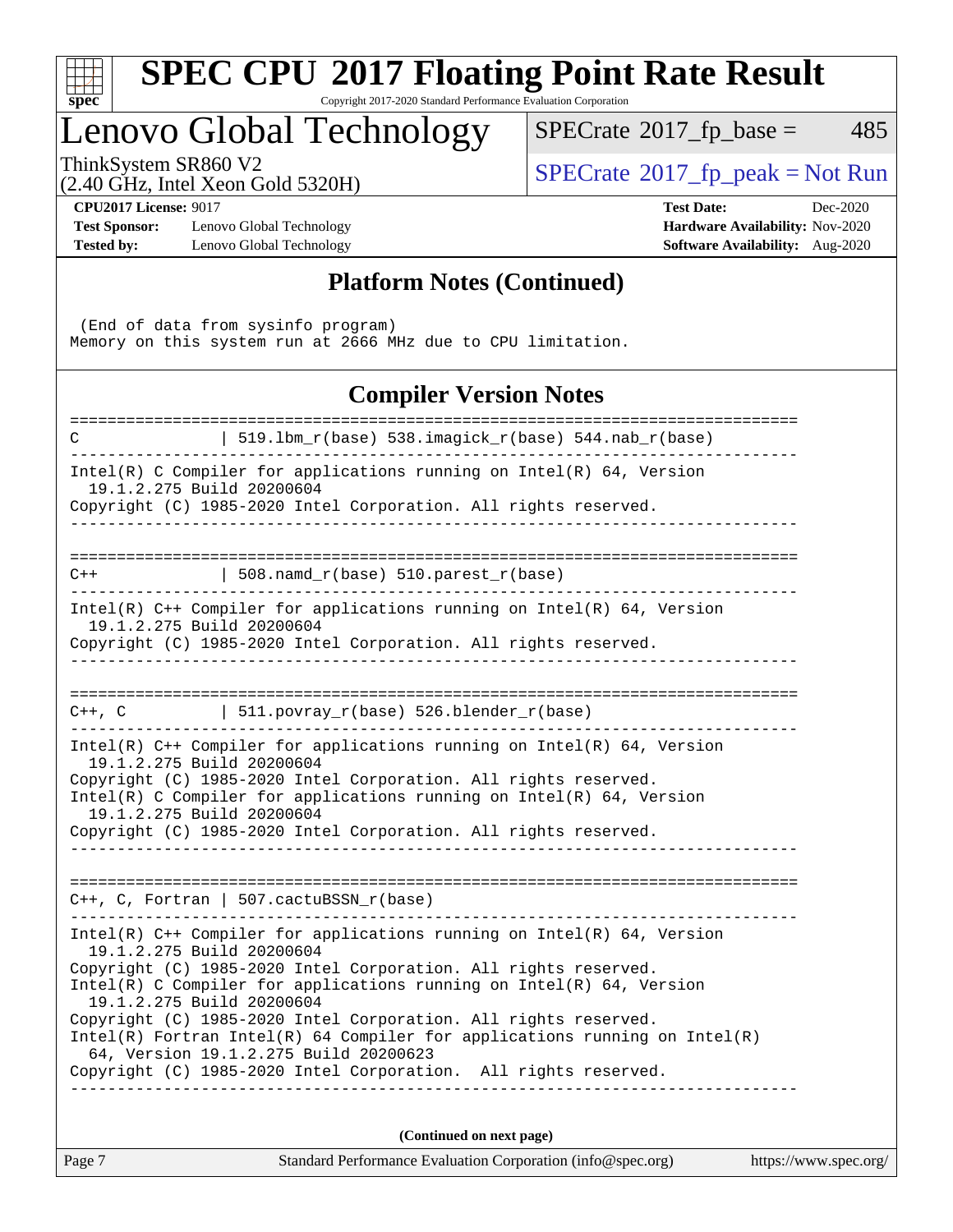

## Lenovo Global Technology

 $SPECTate$ <sup>®</sup>[2017\\_fp\\_base =](http://www.spec.org/auto/cpu2017/Docs/result-fields.html#SPECrate2017fpbase) 485

(2.40 GHz, Intel Xeon Gold 5320H)

ThinkSystem SR860 V2<br>  $\begin{array}{c} \text{SPECTR} \\ \text{SPECTR} \\ \text{SOR} \end{array}$  [SPECrate](http://www.spec.org/auto/cpu2017/Docs/result-fields.html#SPECrate2017fppeak)®[2017\\_fp\\_peak = N](http://www.spec.org/auto/cpu2017/Docs/result-fields.html#SPECrate2017fppeak)ot Run

**[Test Sponsor:](http://www.spec.org/auto/cpu2017/Docs/result-fields.html#TestSponsor)** Lenovo Global Technology **[Hardware Availability:](http://www.spec.org/auto/cpu2017/Docs/result-fields.html#HardwareAvailability)** Nov-2020 **[Tested by:](http://www.spec.org/auto/cpu2017/Docs/result-fields.html#Testedby)** Lenovo Global Technology **[Software Availability:](http://www.spec.org/auto/cpu2017/Docs/result-fields.html#SoftwareAvailability)** Aug-2020

**[CPU2017 License:](http://www.spec.org/auto/cpu2017/Docs/result-fields.html#CPU2017License)** 9017 **[Test Date:](http://www.spec.org/auto/cpu2017/Docs/result-fields.html#TestDate)** Dec-2020

### **[Compiler Version Notes \(Continued\)](http://www.spec.org/auto/cpu2017/Docs/result-fields.html#CompilerVersionNotes)**

============================================================================== Fortran | 503.bwaves\_r(base) 549.fotonik3d\_r(base) 554.roms\_r(base) ------------------------------------------------------------------------------ Intel(R) Fortran Intel(R) 64 Compiler for applications running on Intel(R) 64, Version 19.1.2.275 Build 20200623 Copyright (C) 1985-2020 Intel Corporation. All rights reserved. ------------------------------------------------------------------------------ ============================================================================== Fortran,  $C$  | 521.wrf\_r(base) 527.cam4\_r(base) ------------------------------------------------------------------------------ Intel(R) Fortran Intel(R)  $64$  Compiler for applications running on Intel(R) 64, Version 19.1.2.275 Build 20200623 Copyright (C) 1985-2020 Intel Corporation. All rights reserved. Intel(R) C Compiler for applications running on Intel(R) 64, Version 19.1.2.275 Build 20200604 Copyright (C) 1985-2020 Intel Corporation. All rights reserved. ------------------------------------------------------------------------------

### **[Base Compiler Invocation](http://www.spec.org/auto/cpu2017/Docs/result-fields.html#BaseCompilerInvocation)**

[C benchmarks](http://www.spec.org/auto/cpu2017/Docs/result-fields.html#Cbenchmarks):

[icc](http://www.spec.org/cpu2017/results/res2020q4/cpu2017-20201207-24541.flags.html#user_CCbase_intel_icc_66fc1ee009f7361af1fbd72ca7dcefbb700085f36577c54f309893dd4ec40d12360134090235512931783d35fd58c0460139e722d5067c5574d8eaf2b3e37e92)

[C++ benchmarks:](http://www.spec.org/auto/cpu2017/Docs/result-fields.html#CXXbenchmarks) [icpc](http://www.spec.org/cpu2017/results/res2020q4/cpu2017-20201207-24541.flags.html#user_CXXbase_intel_icpc_c510b6838c7f56d33e37e94d029a35b4a7bccf4766a728ee175e80a419847e808290a9b78be685c44ab727ea267ec2f070ec5dc83b407c0218cded6866a35d07)

[Fortran benchmarks](http://www.spec.org/auto/cpu2017/Docs/result-fields.html#Fortranbenchmarks): [ifort](http://www.spec.org/cpu2017/results/res2020q4/cpu2017-20201207-24541.flags.html#user_FCbase_intel_ifort_8111460550e3ca792625aed983ce982f94888b8b503583aa7ba2b8303487b4d8a21a13e7191a45c5fd58ff318f48f9492884d4413fa793fd88dd292cad7027ca)

[Benchmarks using both Fortran and C](http://www.spec.org/auto/cpu2017/Docs/result-fields.html#BenchmarksusingbothFortranandC): [ifort](http://www.spec.org/cpu2017/results/res2020q4/cpu2017-20201207-24541.flags.html#user_CC_FCbase_intel_ifort_8111460550e3ca792625aed983ce982f94888b8b503583aa7ba2b8303487b4d8a21a13e7191a45c5fd58ff318f48f9492884d4413fa793fd88dd292cad7027ca) [icc](http://www.spec.org/cpu2017/results/res2020q4/cpu2017-20201207-24541.flags.html#user_CC_FCbase_intel_icc_66fc1ee009f7361af1fbd72ca7dcefbb700085f36577c54f309893dd4ec40d12360134090235512931783d35fd58c0460139e722d5067c5574d8eaf2b3e37e92)

[Benchmarks using both C and C++](http://www.spec.org/auto/cpu2017/Docs/result-fields.html#BenchmarksusingbothCandCXX): [icpc](http://www.spec.org/cpu2017/results/res2020q4/cpu2017-20201207-24541.flags.html#user_CC_CXXbase_intel_icpc_c510b6838c7f56d33e37e94d029a35b4a7bccf4766a728ee175e80a419847e808290a9b78be685c44ab727ea267ec2f070ec5dc83b407c0218cded6866a35d07) [icc](http://www.spec.org/cpu2017/results/res2020q4/cpu2017-20201207-24541.flags.html#user_CC_CXXbase_intel_icc_66fc1ee009f7361af1fbd72ca7dcefbb700085f36577c54f309893dd4ec40d12360134090235512931783d35fd58c0460139e722d5067c5574d8eaf2b3e37e92)

[Benchmarks using Fortran, C, and C++:](http://www.spec.org/auto/cpu2017/Docs/result-fields.html#BenchmarksusingFortranCandCXX) [icpc](http://www.spec.org/cpu2017/results/res2020q4/cpu2017-20201207-24541.flags.html#user_CC_CXX_FCbase_intel_icpc_c510b6838c7f56d33e37e94d029a35b4a7bccf4766a728ee175e80a419847e808290a9b78be685c44ab727ea267ec2f070ec5dc83b407c0218cded6866a35d07) [icc](http://www.spec.org/cpu2017/results/res2020q4/cpu2017-20201207-24541.flags.html#user_CC_CXX_FCbase_intel_icc_66fc1ee009f7361af1fbd72ca7dcefbb700085f36577c54f309893dd4ec40d12360134090235512931783d35fd58c0460139e722d5067c5574d8eaf2b3e37e92) [ifort](http://www.spec.org/cpu2017/results/res2020q4/cpu2017-20201207-24541.flags.html#user_CC_CXX_FCbase_intel_ifort_8111460550e3ca792625aed983ce982f94888b8b503583aa7ba2b8303487b4d8a21a13e7191a45c5fd58ff318f48f9492884d4413fa793fd88dd292cad7027ca)

### **[Base Portability Flags](http://www.spec.org/auto/cpu2017/Docs/result-fields.html#BasePortabilityFlags)**

503.bwaves\_r: [-DSPEC\\_LP64](http://www.spec.org/cpu2017/results/res2020q4/cpu2017-20201207-24541.flags.html#suite_basePORTABILITY503_bwaves_r_DSPEC_LP64)

**(Continued on next page)**

Page 8 Standard Performance Evaluation Corporation [\(info@spec.org\)](mailto:info@spec.org) <https://www.spec.org/>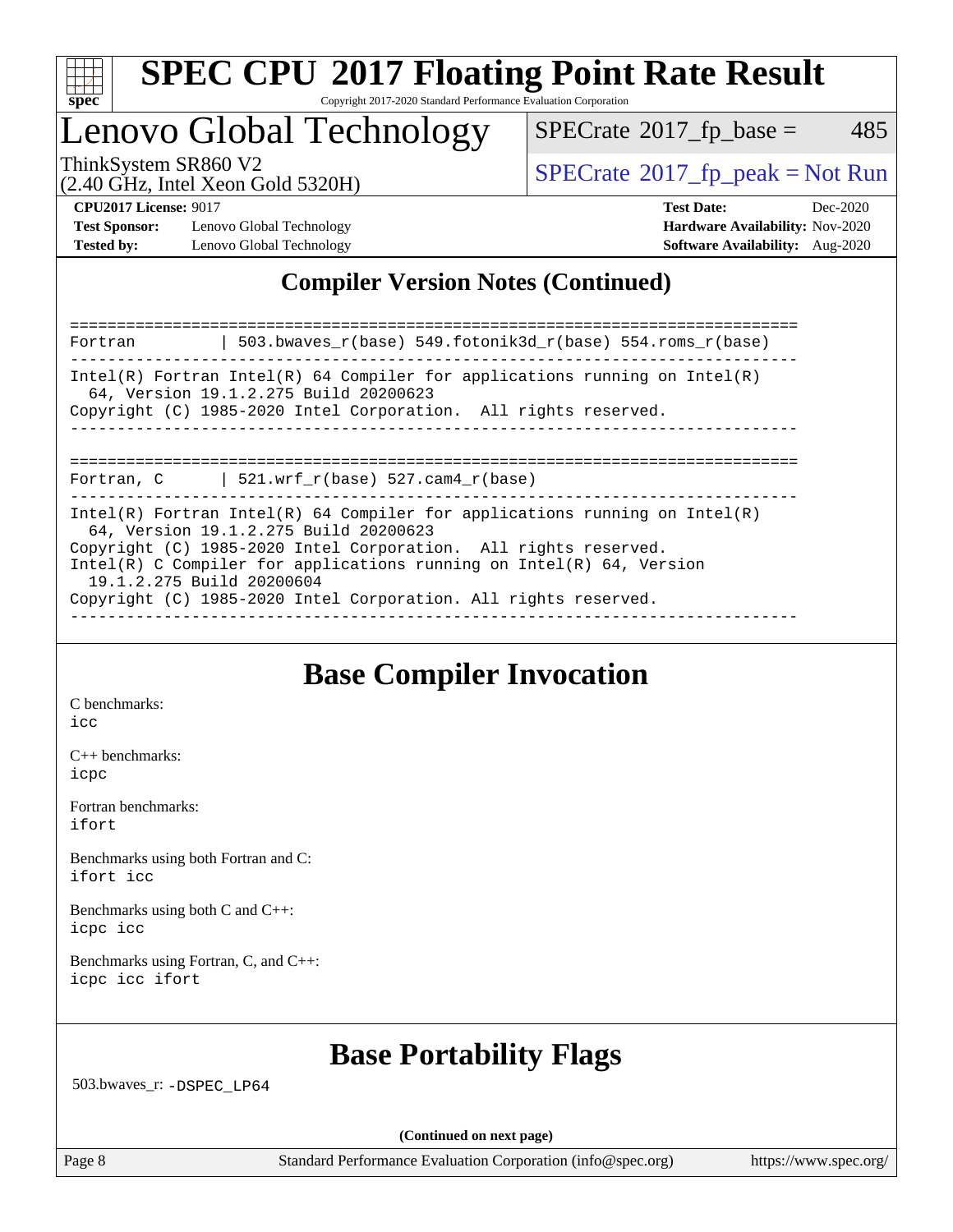

### Lenovo Global Technology

 $SPECTate$ <sup>®</sup>[2017\\_fp\\_base =](http://www.spec.org/auto/cpu2017/Docs/result-fields.html#SPECrate2017fpbase) 485

(2.40 GHz, Intel Xeon Gold 5320H)

ThinkSystem SR860 V2<br>  $\begin{array}{c|c}\n\hline\n\text{ShinkSystem SRS60 V2}\n\hline\n\text{Q 40 GHz Intel Yesn Gold 532011}\n\end{array}$ 

**[Test Sponsor:](http://www.spec.org/auto/cpu2017/Docs/result-fields.html#TestSponsor)** Lenovo Global Technology **[Hardware Availability:](http://www.spec.org/auto/cpu2017/Docs/result-fields.html#HardwareAvailability)** Nov-2020 **[Tested by:](http://www.spec.org/auto/cpu2017/Docs/result-fields.html#Testedby)** Lenovo Global Technology **[Software Availability:](http://www.spec.org/auto/cpu2017/Docs/result-fields.html#SoftwareAvailability)** Aug-2020

**[CPU2017 License:](http://www.spec.org/auto/cpu2017/Docs/result-fields.html#CPU2017License)** 9017 **[Test Date:](http://www.spec.org/auto/cpu2017/Docs/result-fields.html#TestDate)** Dec-2020

### **[Base Portability Flags \(Continued\)](http://www.spec.org/auto/cpu2017/Docs/result-fields.html#BasePortabilityFlags)**

 507.cactuBSSN\_r: [-DSPEC\\_LP64](http://www.spec.org/cpu2017/results/res2020q4/cpu2017-20201207-24541.flags.html#suite_basePORTABILITY507_cactuBSSN_r_DSPEC_LP64) 508.namd\_r: [-DSPEC\\_LP64](http://www.spec.org/cpu2017/results/res2020q4/cpu2017-20201207-24541.flags.html#suite_basePORTABILITY508_namd_r_DSPEC_LP64) 510.parest\_r: [-DSPEC\\_LP64](http://www.spec.org/cpu2017/results/res2020q4/cpu2017-20201207-24541.flags.html#suite_basePORTABILITY510_parest_r_DSPEC_LP64) 511.povray\_r: [-DSPEC\\_LP64](http://www.spec.org/cpu2017/results/res2020q4/cpu2017-20201207-24541.flags.html#suite_basePORTABILITY511_povray_r_DSPEC_LP64) 519.lbm\_r: [-DSPEC\\_LP64](http://www.spec.org/cpu2017/results/res2020q4/cpu2017-20201207-24541.flags.html#suite_basePORTABILITY519_lbm_r_DSPEC_LP64) 521.wrf\_r: [-DSPEC\\_LP64](http://www.spec.org/cpu2017/results/res2020q4/cpu2017-20201207-24541.flags.html#suite_basePORTABILITY521_wrf_r_DSPEC_LP64) [-DSPEC\\_CASE\\_FLAG](http://www.spec.org/cpu2017/results/res2020q4/cpu2017-20201207-24541.flags.html#b521.wrf_r_baseCPORTABILITY_DSPEC_CASE_FLAG) [-convert big\\_endian](http://www.spec.org/cpu2017/results/res2020q4/cpu2017-20201207-24541.flags.html#user_baseFPORTABILITY521_wrf_r_convert_big_endian_c3194028bc08c63ac5d04de18c48ce6d347e4e562e8892b8bdbdc0214820426deb8554edfa529a3fb25a586e65a3d812c835984020483e7e73212c4d31a38223) 526.blender\_r: [-DSPEC\\_LP64](http://www.spec.org/cpu2017/results/res2020q4/cpu2017-20201207-24541.flags.html#suite_basePORTABILITY526_blender_r_DSPEC_LP64) [-DSPEC\\_LINUX](http://www.spec.org/cpu2017/results/res2020q4/cpu2017-20201207-24541.flags.html#b526.blender_r_baseCPORTABILITY_DSPEC_LINUX) [-funsigned-char](http://www.spec.org/cpu2017/results/res2020q4/cpu2017-20201207-24541.flags.html#user_baseCPORTABILITY526_blender_r_force_uchar_40c60f00ab013830e2dd6774aeded3ff59883ba5a1fc5fc14077f794d777847726e2a5858cbc7672e36e1b067e7e5c1d9a74f7176df07886a243d7cc18edfe67) 527.cam4\_r: [-DSPEC\\_LP64](http://www.spec.org/cpu2017/results/res2020q4/cpu2017-20201207-24541.flags.html#suite_basePORTABILITY527_cam4_r_DSPEC_LP64) [-DSPEC\\_CASE\\_FLAG](http://www.spec.org/cpu2017/results/res2020q4/cpu2017-20201207-24541.flags.html#b527.cam4_r_baseCPORTABILITY_DSPEC_CASE_FLAG) 538.imagick\_r: [-DSPEC\\_LP64](http://www.spec.org/cpu2017/results/res2020q4/cpu2017-20201207-24541.flags.html#suite_basePORTABILITY538_imagick_r_DSPEC_LP64) 544.nab\_r: [-DSPEC\\_LP64](http://www.spec.org/cpu2017/results/res2020q4/cpu2017-20201207-24541.flags.html#suite_basePORTABILITY544_nab_r_DSPEC_LP64) 549.fotonik3d\_r: [-DSPEC\\_LP64](http://www.spec.org/cpu2017/results/res2020q4/cpu2017-20201207-24541.flags.html#suite_basePORTABILITY549_fotonik3d_r_DSPEC_LP64) 554.roms\_r: [-DSPEC\\_LP64](http://www.spec.org/cpu2017/results/res2020q4/cpu2017-20201207-24541.flags.html#suite_basePORTABILITY554_roms_r_DSPEC_LP64)

**[Base Optimization Flags](http://www.spec.org/auto/cpu2017/Docs/result-fields.html#BaseOptimizationFlags)**

[C benchmarks](http://www.spec.org/auto/cpu2017/Docs/result-fields.html#Cbenchmarks):

[-m64](http://www.spec.org/cpu2017/results/res2020q4/cpu2017-20201207-24541.flags.html#user_CCbase_m64-icc) [-qnextgen](http://www.spec.org/cpu2017/results/res2020q4/cpu2017-20201207-24541.flags.html#user_CCbase_f-qnextgen) [-std=c11](http://www.spec.org/cpu2017/results/res2020q4/cpu2017-20201207-24541.flags.html#user_CCbase_std-icc-std_0e1c27790398a4642dfca32ffe6c27b5796f9c2d2676156f2e42c9c44eaad0c049b1cdb667a270c34d979996257aeb8fc440bfb01818dbc9357bd9d174cb8524) [-Wl,-plugin-opt=-x86-branches-within-32B-boundaries](http://www.spec.org/cpu2017/results/res2020q4/cpu2017-20201207-24541.flags.html#user_CCbase_f-x86-branches-within-32B-boundaries_0098b4e4317ae60947b7b728078a624952a08ac37a3c797dfb4ffeb399e0c61a9dd0f2f44ce917e9361fb9076ccb15e7824594512dd315205382d84209e912f3) [-Wl,-z,muldefs](http://www.spec.org/cpu2017/results/res2020q4/cpu2017-20201207-24541.flags.html#user_CCbase_link_force_multiple1_b4cbdb97b34bdee9ceefcfe54f4c8ea74255f0b02a4b23e853cdb0e18eb4525ac79b5a88067c842dd0ee6996c24547a27a4b99331201badda8798ef8a743f577) [-xCORE-AVX512](http://www.spec.org/cpu2017/results/res2020q4/cpu2017-20201207-24541.flags.html#user_CCbase_f-xCORE-AVX512) [-Ofast](http://www.spec.org/cpu2017/results/res2020q4/cpu2017-20201207-24541.flags.html#user_CCbase_f-Ofast) [-ffast-math](http://www.spec.org/cpu2017/results/res2020q4/cpu2017-20201207-24541.flags.html#user_CCbase_f-ffast-math) [-flto](http://www.spec.org/cpu2017/results/res2020q4/cpu2017-20201207-24541.flags.html#user_CCbase_f-flto) [-mfpmath=sse](http://www.spec.org/cpu2017/results/res2020q4/cpu2017-20201207-24541.flags.html#user_CCbase_f-mfpmath_70eb8fac26bde974f8ab713bc9086c5621c0b8d2f6c86f38af0bd7062540daf19db5f3a066d8c6684be05d84c9b6322eb3b5be6619d967835195b93d6c02afa1) [-funroll-loops](http://www.spec.org/cpu2017/results/res2020q4/cpu2017-20201207-24541.flags.html#user_CCbase_f-funroll-loops) [-qopt-mem-layout-trans=4](http://www.spec.org/cpu2017/results/res2020q4/cpu2017-20201207-24541.flags.html#user_CCbase_f-qopt-mem-layout-trans_fa39e755916c150a61361b7846f310bcdf6f04e385ef281cadf3647acec3f0ae266d1a1d22d972a7087a248fd4e6ca390a3634700869573d231a252c784941a8) [-L/usr/local/jemalloc64-5.0.1/lib](http://www.spec.org/cpu2017/results/res2020q4/cpu2017-20201207-24541.flags.html#user_CCbase_jemalloc_link_path64_1_cc289568b1a6c0fd3b62c91b824c27fcb5af5e8098e6ad028160d21144ef1b8aef3170d2acf0bee98a8da324cfe4f67d0a3d0c4cc4673d993d694dc2a0df248b) [-ljemalloc](http://www.spec.org/cpu2017/results/res2020q4/cpu2017-20201207-24541.flags.html#user_CCbase_jemalloc_link_lib_d1249b907c500fa1c0672f44f562e3d0f79738ae9e3c4a9c376d49f265a04b9c99b167ecedbf6711b3085be911c67ff61f150a17b3472be731631ba4d0471706)

[C++ benchmarks:](http://www.spec.org/auto/cpu2017/Docs/result-fields.html#CXXbenchmarks)

[-m64](http://www.spec.org/cpu2017/results/res2020q4/cpu2017-20201207-24541.flags.html#user_CXXbase_m64-icc) [-qnextgen](http://www.spec.org/cpu2017/results/res2020q4/cpu2017-20201207-24541.flags.html#user_CXXbase_f-qnextgen) [-Wl,-plugin-opt=-x86-branches-within-32B-boundaries](http://www.spec.org/cpu2017/results/res2020q4/cpu2017-20201207-24541.flags.html#user_CXXbase_f-x86-branches-within-32B-boundaries_0098b4e4317ae60947b7b728078a624952a08ac37a3c797dfb4ffeb399e0c61a9dd0f2f44ce917e9361fb9076ccb15e7824594512dd315205382d84209e912f3) [-Wl,-z,muldefs](http://www.spec.org/cpu2017/results/res2020q4/cpu2017-20201207-24541.flags.html#user_CXXbase_link_force_multiple1_b4cbdb97b34bdee9ceefcfe54f4c8ea74255f0b02a4b23e853cdb0e18eb4525ac79b5a88067c842dd0ee6996c24547a27a4b99331201badda8798ef8a743f577) [-xCORE-AVX512](http://www.spec.org/cpu2017/results/res2020q4/cpu2017-20201207-24541.flags.html#user_CXXbase_f-xCORE-AVX512) [-Ofast](http://www.spec.org/cpu2017/results/res2020q4/cpu2017-20201207-24541.flags.html#user_CXXbase_f-Ofast) [-ffast-math](http://www.spec.org/cpu2017/results/res2020q4/cpu2017-20201207-24541.flags.html#user_CXXbase_f-ffast-math) [-flto](http://www.spec.org/cpu2017/results/res2020q4/cpu2017-20201207-24541.flags.html#user_CXXbase_f-flto) [-mfpmath=sse](http://www.spec.org/cpu2017/results/res2020q4/cpu2017-20201207-24541.flags.html#user_CXXbase_f-mfpmath_70eb8fac26bde974f8ab713bc9086c5621c0b8d2f6c86f38af0bd7062540daf19db5f3a066d8c6684be05d84c9b6322eb3b5be6619d967835195b93d6c02afa1) [-funroll-loops](http://www.spec.org/cpu2017/results/res2020q4/cpu2017-20201207-24541.flags.html#user_CXXbase_f-funroll-loops) [-qopt-mem-layout-trans=4](http://www.spec.org/cpu2017/results/res2020q4/cpu2017-20201207-24541.flags.html#user_CXXbase_f-qopt-mem-layout-trans_fa39e755916c150a61361b7846f310bcdf6f04e385ef281cadf3647acec3f0ae266d1a1d22d972a7087a248fd4e6ca390a3634700869573d231a252c784941a8) [-L/usr/local/jemalloc64-5.0.1/lib](http://www.spec.org/cpu2017/results/res2020q4/cpu2017-20201207-24541.flags.html#user_CXXbase_jemalloc_link_path64_1_cc289568b1a6c0fd3b62c91b824c27fcb5af5e8098e6ad028160d21144ef1b8aef3170d2acf0bee98a8da324cfe4f67d0a3d0c4cc4673d993d694dc2a0df248b) [-ljemalloc](http://www.spec.org/cpu2017/results/res2020q4/cpu2017-20201207-24541.flags.html#user_CXXbase_jemalloc_link_lib_d1249b907c500fa1c0672f44f562e3d0f79738ae9e3c4a9c376d49f265a04b9c99b167ecedbf6711b3085be911c67ff61f150a17b3472be731631ba4d0471706)

[Fortran benchmarks](http://www.spec.org/auto/cpu2017/Docs/result-fields.html#Fortranbenchmarks):

```
-m64 -Wl,-plugin-opt=-x86-branches-within-32B-boundaries -Wl,-z,muldefs
-xCORE-AVX512 -O3 -ipo -no-prec-div -qopt-prefetch
-ffinite-math-only -qopt-multiple-gather-scatter-by-shuffles
-qopt-mem-layout-trans=4 -nostandard-realloc-lhs -align array32byte
-auto -mbranches-within-32B-boundaries
-L/usr/local/jemalloc64-5.0.1/lib -ljemalloc
```
#### [Benchmarks using both Fortran and C](http://www.spec.org/auto/cpu2017/Docs/result-fields.html#BenchmarksusingbothFortranandC):

```
-m64 -qnextgen -std=c11
-Wl,-plugin-opt=-x86-branches-within-32B-boundaries -Wl,-z,muldefs
-xCORE-AVX512 -Ofast -ffast-math -flto -mfpmath=sse -funroll-loops
-qopt-mem-layout-trans=4 -O3 -ipo -no-prec-div -qopt-prefetch
-ffinite-math-only -qopt-multiple-gather-scatter-by-shuffles
-nostandard-realloc-lhs -align array32byte -auto
-mbranches-within-32B-boundaries -L/usr/local/jemalloc64-5.0.1/lib
-ljemalloc
```
**(Continued on next page)**

| Page 9 | Standard Performance Evaluation Corporation (info@spec.org) | https://www.spec.org/ |
|--------|-------------------------------------------------------------|-----------------------|